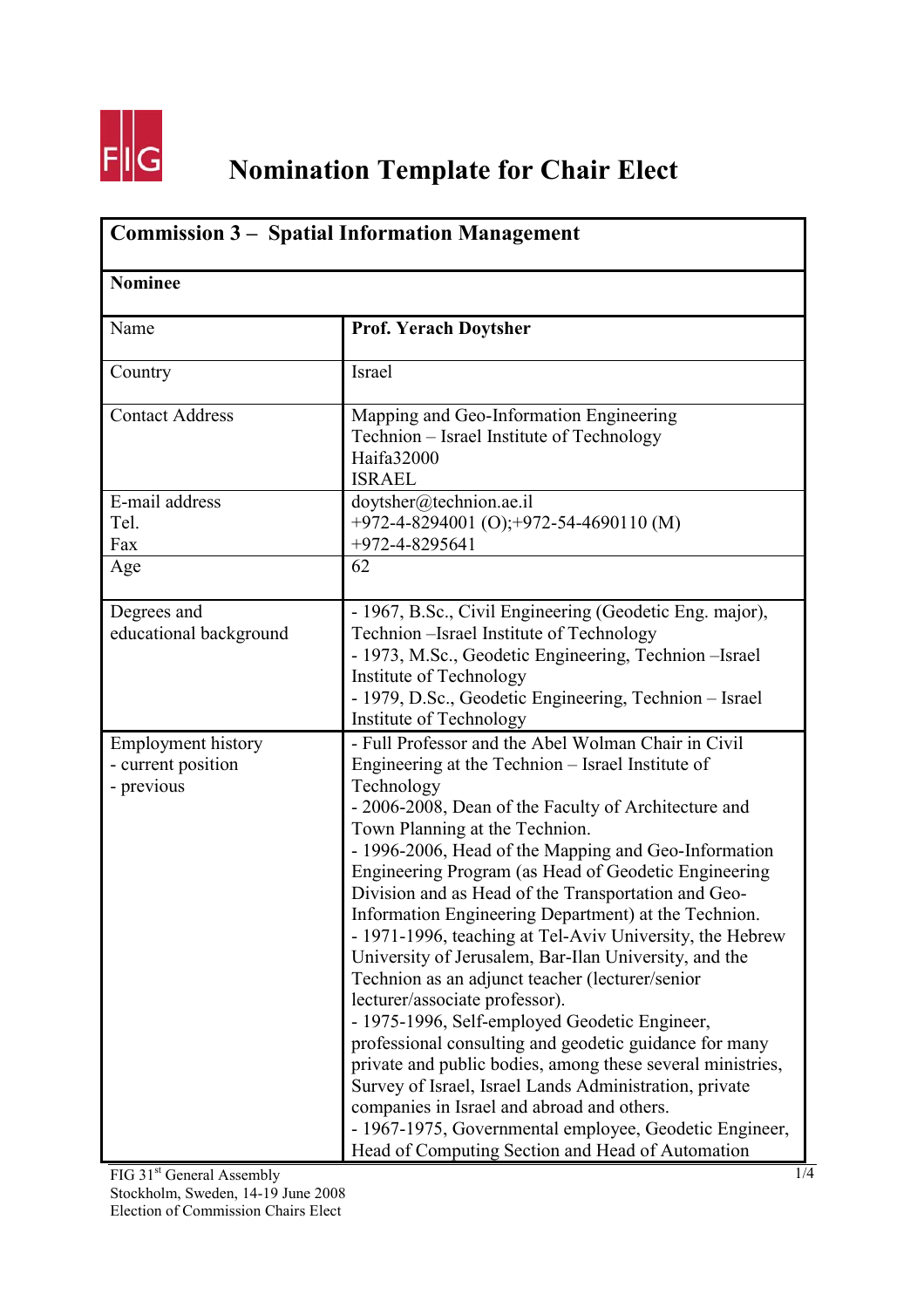|                               | Division at the Survey of Israel.                                                                                                                                                                                                     |
|-------------------------------|---------------------------------------------------------------------------------------------------------------------------------------------------------------------------------------------------------------------------------------|
| Positions of trust            | Several positions, inter alia,                                                                                                                                                                                                        |
| - current                     | - 2005-present, Member of the Advisory Guiding                                                                                                                                                                                        |
| - previous                    | Committee in Geodesy and Cadastre to the Director                                                                                                                                                                                     |
|                               | General of the Survey of Israel.                                                                                                                                                                                                      |
|                               | - 2003-2006, Member of the Appointment and Promotion                                                                                                                                                                                  |
|                               | Senate Committee, Technion - Israel Institute of                                                                                                                                                                                      |
|                               | Technology.                                                                                                                                                                                                                           |
|                               | - 2002-2004, Member of the Governmental steering<br>committee, 3D Cadastre in Israel.                                                                                                                                                 |
|                               | - 1995-1998, Member in a committee for renewing the                                                                                                                                                                                   |
|                               | Israeli surveying regulations.                                                                                                                                                                                                        |
| Positions in FIG              | - 2007-2010, Annual Com 3 workshops, Chair of the Peer                                                                                                                                                                                |
| - current                     | Review Committee.                                                                                                                                                                                                                     |
| - previous                    | - 2002-2006, Com 3, Co-Chair, Working Group on 3D                                                                                                                                                                                     |
|                               | Cadastre, Inter-Commission activity of Com 3 and Com 7.                                                                                                                                                                               |
|                               | - 1998-2002, Com 3, Co-Chair, Working Group 1                                                                                                                                                                                         |
|                               | (Technical Aspects of SIM).                                                                                                                                                                                                           |
| Other activities in FIG       | During the last 15-20 years have participated in most of                                                                                                                                                                              |
|                               | FIG congresses and annual working weeks, as well as in                                                                                                                                                                                |
|                               | many other FIG workshops.                                                                                                                                                                                                             |
|                               | Delivered a large number of presentations on subjects of                                                                                                                                                                              |
|                               | surveying, cadastre, spatial information and GIS                                                                                                                                                                                      |
|                               | management in these events.                                                                                                                                                                                                           |
| Field of surveying discipline | Digital Mapping; Photogrammetry; Spatial Information;                                                                                                                                                                                 |
|                               | Geographical Information Systems; Cadastre and Land                                                                                                                                                                                   |
|                               | <b>Information Systems.</b>                                                                                                                                                                                                           |
| <b>Nominees Statement</b>     |                                                                                                                                                                                                                                       |
| Why I want to be a            | During more than 40 years of my professional career I                                                                                                                                                                                 |
| Commission Chair and what I   | have gained considerable experience both as a practitioner                                                                                                                                                                            |
| would like to achieve         | engineer as well as an academic Professor - researcher and                                                                                                                                                                            |
|                               | teacher. The experience I gained In the fields of digital                                                                                                                                                                             |
|                               | mapping and photogrammetry, GIS, cadastre and LIS, is                                                                                                                                                                                 |
|                               | very relevant to FIG activity in general and to Commission                                                                                                                                                                            |
|                               | 3 in particular.                                                                                                                                                                                                                      |
|                               | I am extensively involved In FIG matters for many years                                                                                                                                                                               |
|                               | and since the mid 1990s I am the Israeli national delegate                                                                                                                                                                            |
|                               | to Commission 3. As an active member in commission 3, I                                                                                                                                                                               |
|                               | did my best to contribute to its activity, to share my                                                                                                                                                                                |
|                               |                                                                                                                                                                                                                                       |
|                               |                                                                                                                                                                                                                                       |
|                               |                                                                                                                                                                                                                                       |
|                               |                                                                                                                                                                                                                                       |
|                               |                                                                                                                                                                                                                                       |
|                               | participate and contribute to the spatial information                                                                                                                                                                                 |
|                               |                                                                                                                                                                                                                                       |
|                               | knowledge and experience with my colleagues, and to<br>actively participate in conferences and workshops.<br>Facing the challenges of our profession at the beginning of<br>the 21st century, I think that I can lead Commission 3 in |
|                               |                                                                                                                                                                                                                                       |
|                               | continuing its very successful work of the last decade or so.<br>I would like to encourage delegates from all countries to                                                                                                            |
|                               |                                                                                                                                                                                                                                       |
|                               |                                                                                                                                                                                                                                       |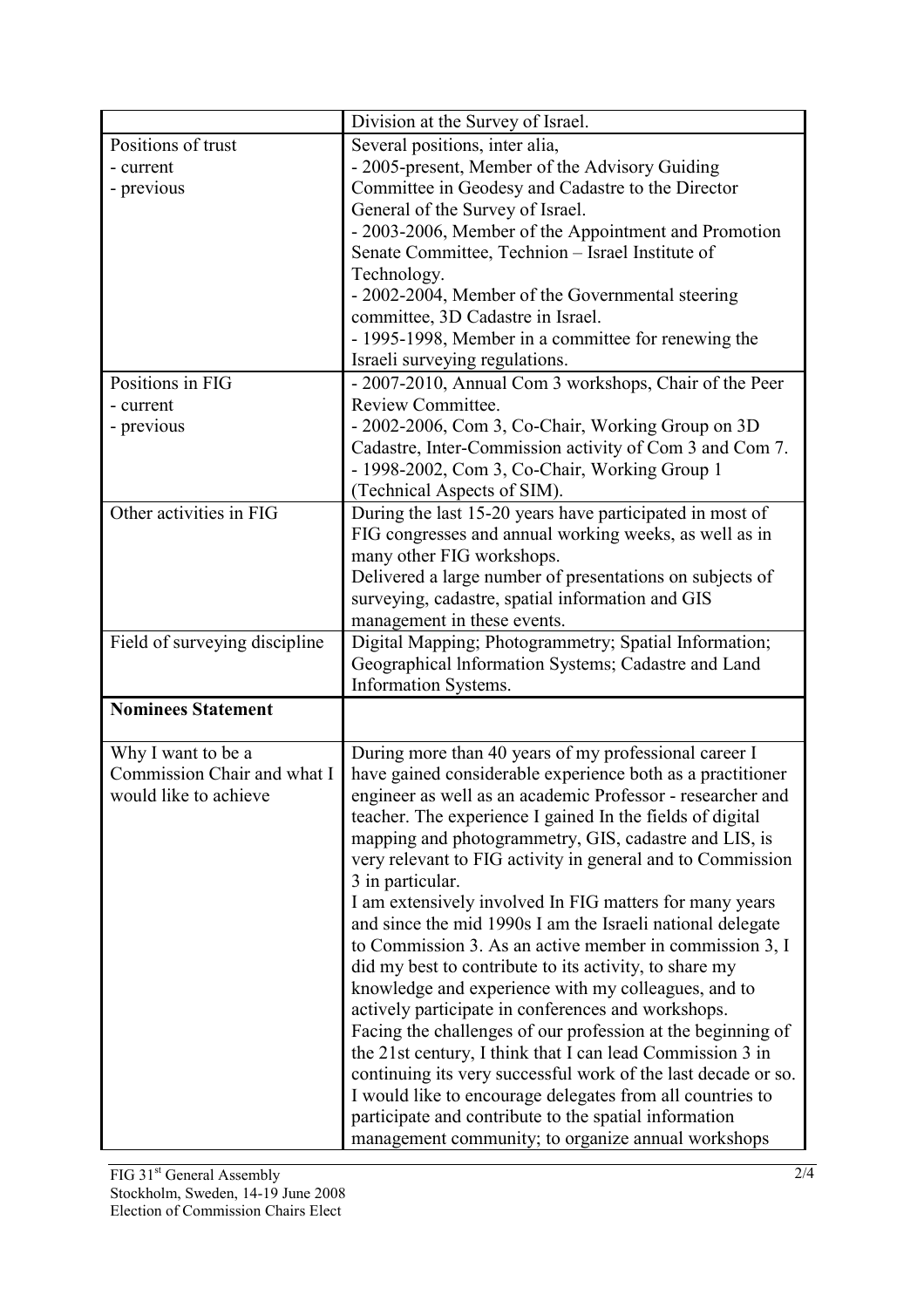|                              | focused on specific predefined topics; and to motivate            |
|------------------------------|-------------------------------------------------------------------|
|                              | professionals from industry and academia to participate           |
|                              | and contribute their know-how for the benefit of our              |
|                              | profession and our society.                                       |
| What I can offer to FIG in   | It is too early to plan in detail objectives for Com 3 for the    |
| support of the aims and      | period of 2010-2014, but my initial sketch for supporting         |
| objectives of the Commission | the objectives of the commission for this period is based on      |
|                              | the following:                                                    |
|                              | - Increase the participation of professionals from                |
|                              | underrepresented regions like Africa, Latin America, and          |
|                              | Asia.                                                             |
|                              | - Expand the involvement of people from the academia in           |
|                              | order to mix the practical and the theoretical aspects of<br>SIM. |
|                              | - Cooperate with other commissions within FIG on mutual           |
|                              | aspects of SIM, inter alia with Com 2 (professional               |
|                              | education), Com 5 (positioning and measurement), Com 7            |
|                              | (cadastre and land management), Com 9 (valuation and the          |
|                              | management of real estate) - by means of mutual working           |
|                              | groups and mutual workshops.                                      |
|                              | - Cooperate with sister organizations to FIG, inter alia with     |
|                              | ISPRS (several working groups of Com 4 an geo-databases           |
|                              | and digital mapping), ICA (several commissions such as            |
|                              | generalization and multiple representation, geospatial            |
|                              | analysis and modeling), and others.                               |
| My key skills                | A rich background of practical professional activity and          |
|                              | background as a researcher and professor; Managerial              |
|                              | background and experience; Long history of activity within        |
|                              | FIG in general and in Com 3 in particular; Acquaintance           |
|                              | with FIG goals and missions; Willingness to devote time           |
|                              | and effort towards the success of Com 3.                          |
| Any other general comments   | Participating in many international professional                  |
|                              | conferences and workshops as organizer/chair/co-                  |
|                              | chair/presenter.                                                  |
| <b>Nominator</b>             |                                                                   |
| Name of Member               | The Israel Licensed Surveyors Union Association                   |
| Association                  |                                                                   |
| Name and title of contact    | Mr. Joseph Kraus, President of the Israel Licensed                |
| person                       | <b>Surveyors Union Association</b>                                |
|                              |                                                                   |
| Contact address              | 34 Itzhak Sadeh St., P.O. BOX51668,                               |
|                              | <b>Tel Aviv 67212</b>                                             |
|                              | <b>ISRAEL</b>                                                     |
| E-mail address               | agudah@agudat-hamodedim.org.il                                    |
| Tel.                         | Tele Fax: +972-3-5373582                                          |
| Fax                          |                                                                   |